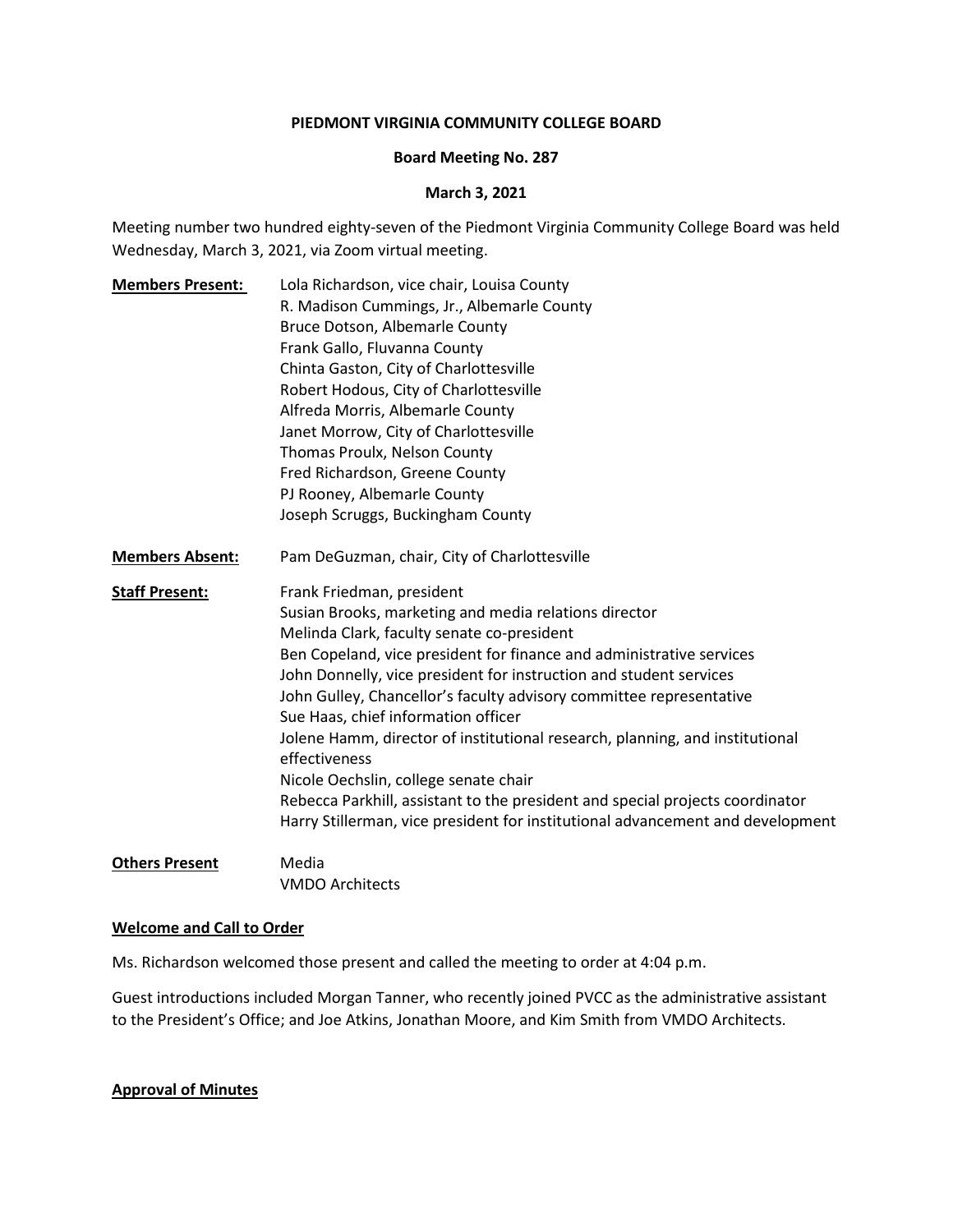The proceedings of the January 6, 2021 meeting were unanimously approved on a motion by Dr. Dotson and seconded by Ms. Morrow.

## **Public Comment** None

### **President's Report**

### *State Budget*

The outcome of the General Assembly session was very favorable for the Virginia Community College System (VCCS) and PVCC. In an email to PVCC faculty and staff, which was copied to the College Board members, Dr. Friedman highlighted the elements of the budget in the email. A 5% salary increase for state employees was approved by the General Assembly. This is by far the largest raise in many years. The General Assembly approved full funding of the Governor's G3 proposal, which covers tuition and fees for students in career and technical education programs, both credit and noncredit. The college fully supports the G3 program.

The General Assembly provided additional money to the VCCS operations budget. The additional funds allow the VCCS to keep tuition at the current rate during these tough economic times. A decision about tuition will be made by the VCCS State Board at their next meeting. There will likely be no tuition increase for the fall 2021 semester.

The General Assembly also provided money to start addressing the shortage of advisors in the VCCS. Two years ago, a JLARC study was conducted. The study determined the VCCS fell well below the necessary ratio of students to advisors. The \$5 million in this budget will be a start. An additional \$50 million per year will be needed to address the full shortage. This money will help PVCC hire two additional advisors for next fall. We will not know for sure until VCCS distributes money to colleges.

The General Assembly approvals are not final until the Governor signs off on the budget. All indications are that he will support all elements of the budget.

## *Commencement*

Given the Governor's latest guidelines on limiting gathering sizes to 25 individuals, it will be impossible to have face-to-face graduation. The Graduation Task Force Committee is developing plans for commencement. The committee members are the same as last year since the committee did such a great job. Dean Andrew Renshaw is the committee's chair. The committee will consider if there will be any face-to-face, if the graduation is entirely virtual or combination, or a drive-through like last August. The committee's recommendations are due soon. The commencement will be held in May.

## *College Budget*

The budget picture is very positive this year and next year due to the infusion of one-time money from the Federal Government through the CARES Act. A second stimulus package, the Coronavirus Response and Relief Supplemental Appropriations Act of 2021 (CRRSAA) is providing additional money as well. These additional funds are not permanent but will get us through this and the next fiscal years in fairly good shape. Our priorities for use of these funds are: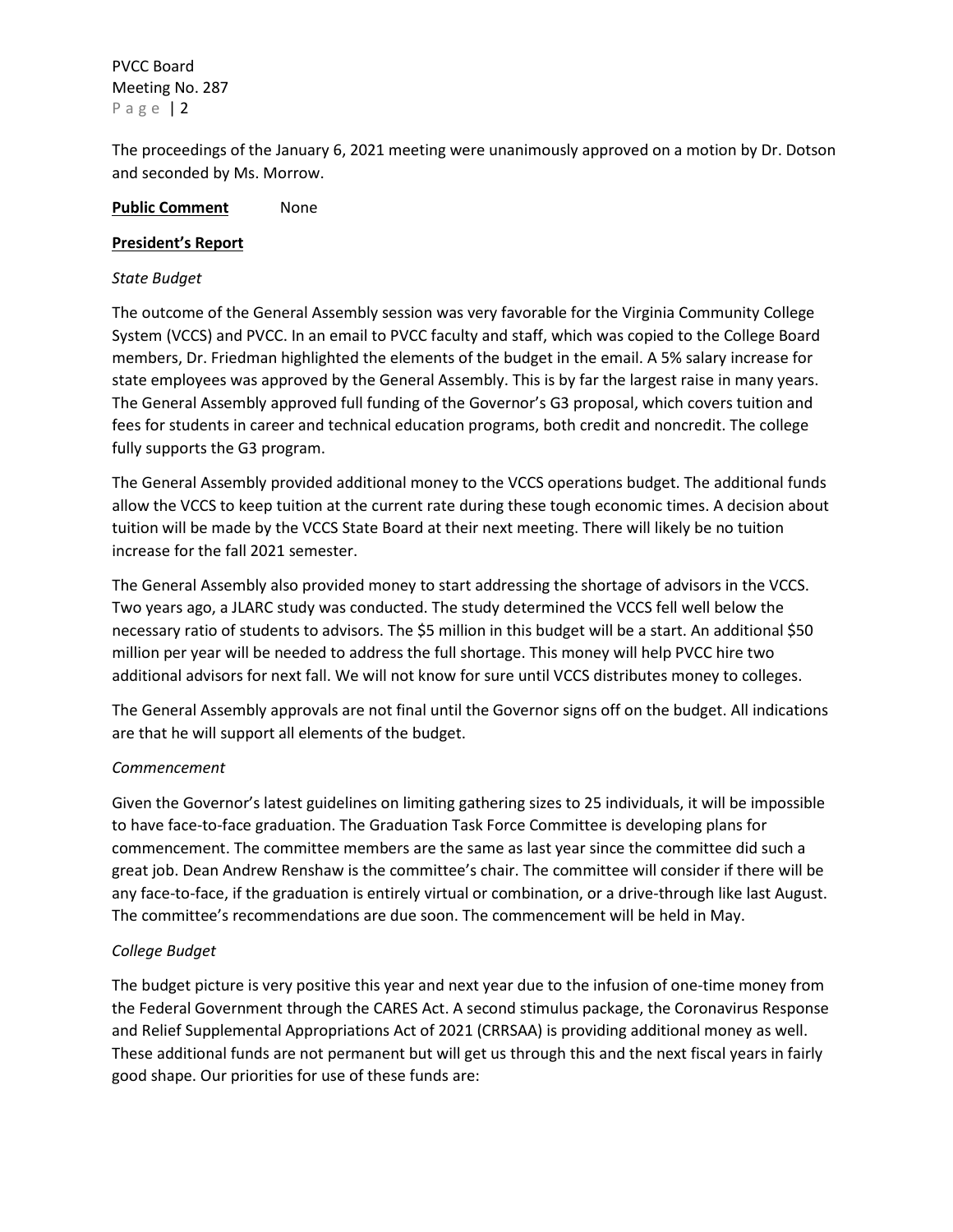- Priority 1 Expand financial aid for students. We estimate as much as \$2 million of additional federal financial aid is coming through those programs. This is in addition to what we normally receive. College administration is coming up with ideas for how to package this additional aid for our students and how to market it to the public. Much more financial aid assistance is available for fall than ever before. We will get the word out to the community and make it easy to understand.
- Priority 2 Recoup whatever revenues were lost. PVCC lost approximately \$500,000 in tuition revenue due to COVID-19, which does not include the loss of revenue from non-credit classes. All Workforce Services programs are hands-on and face-to-face. Although those classes were canceled, we had already budgeted that anticipated revenue. The federal money will replace that loss.
- Priority 3 Expenses related to COVID. Federal money will also be used to help cover expenses related to COVID, such as cleaning and air filters, among others.
- Priority 4 One-time investments to improve our technology infrastructure and improve our ability to provide courses online. Many hardware and software costs have been incurred. Dr. Donnelly and the deans are working to make improvements to upcoming semesters in online learning.

Dr. Friedman also mentioned planning for the summer and fall semesters. The class schedules come out toward the end of March. We need to make permanent decisions to ensure schedules are accurate. Dr. Donnelly will cover this more in his update.

# **President's Staff Updates**

*Dr. Donnelly, vice president for instruction and student services*

- The PVCC community lost a full-time faculty member, Beryl Solla, who passed away in late February. Beryl was a professor of art and department chair. Beryl was well known around the community with Let There Be Light and gallery showings and was a wonderful person.
- Full-time faculty searches are underway in Art, Information Technology, and Nursing. Please send any qualified candidates our way.
- COVID-19 cases are trending similar to the community and are declining precipitously. Our health science students have received at least the first shot of vaccinations. Many have been fully vaccinated. This is good news as we want them to get back to the clinical sites and clinical experiences.
- PVCC recently received several awards:
	- a. The college has been designated once again as a Military Friendly School for the 2021- 2022 academic year. We are a Top 10 as a small college.
	- b. The Network2Work program received national recognition from the Coalition on Adult Basic Education, earning the award of Outstanding State Innovation of the Year.
	- c. The RN program received full accreditation from the Virginia Board of Nursing.
	- d. The student loan default cohort rate is steadily declining, which is good news. It is down to 11%, which is significantly lower than in previous years.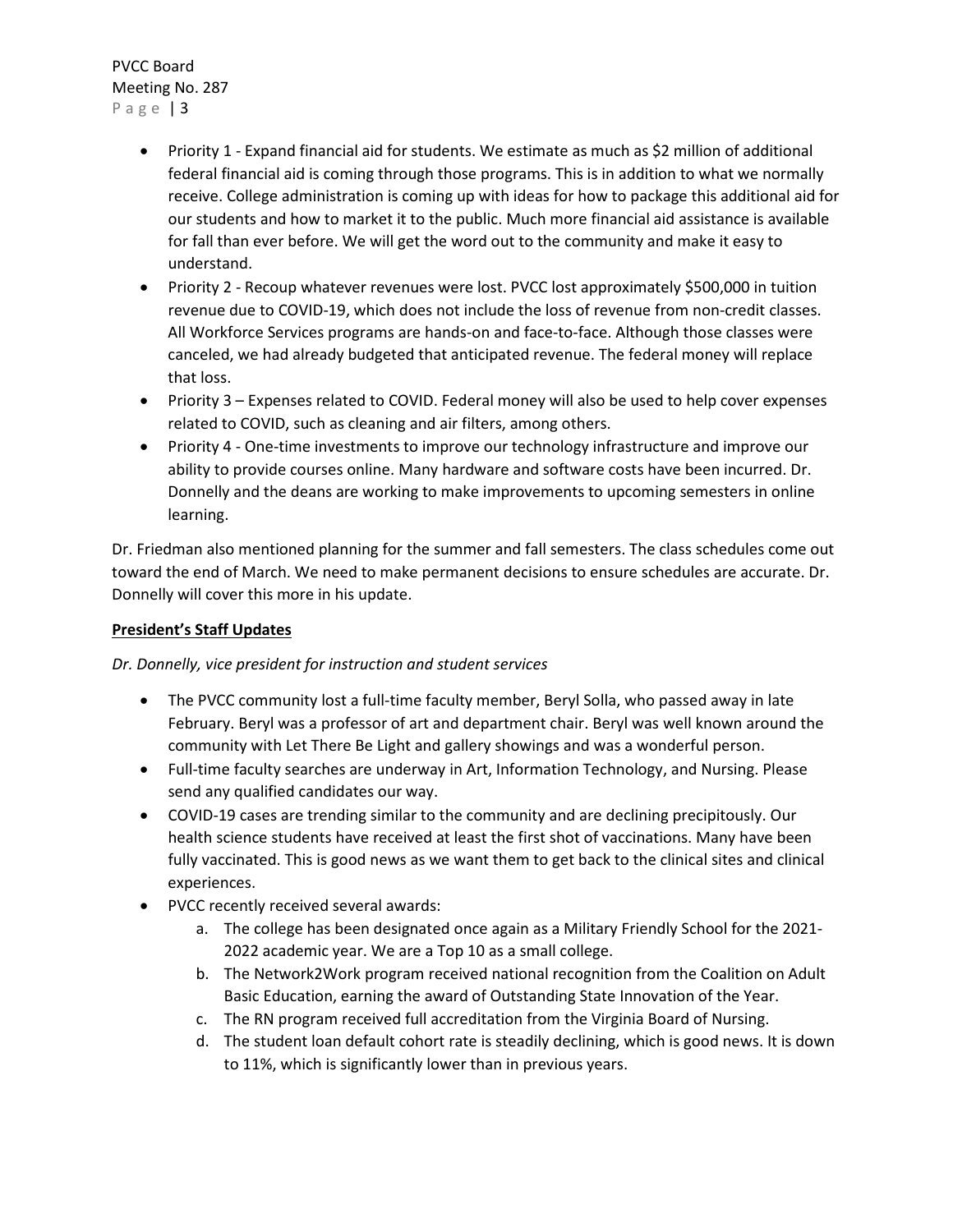- The AARP and United Way will continue to offer tax services at PVCC this year for community members. The college will also offer tax services to our students through the Student Financial Resource Center. Single Stop will offer direct assistance to our students with their taxes.
- Due to interest from currently employed LPN's in our area, PVCC is starting an LPN-to-RN transition program this fall.
- TJACE now offers a program for individuals without a high school diploma to earn a GED for free.
- The summer semester will be similar to the current semester with mostly online courses, both asynchronous and synchronous. Science courses are slowly transitioning back to more synchronous options with a lecture and in-person labs, as it is essential to have hands-on learning for these courses. We are not quite ready to go back to normal but feel the sciences need to transition back.
- For fall, we are planning for a return to normal. We are receiving positive signs we can resume operations as normal in the fall. We will continue with all three types of courses; asynchronous, synchronous, and in-person. The mix of class types is not yet determined. Dr. Donnelly is anticipating the class schedule will resemble pre-pandemic scheduling.
- We are planning to restart the prison programs in the fall. The Department of Corrections cannot host summer classes as the vaccination efforts will not be ready for the summer. We are hoping for enrollment in fall 2021, when we will also implement the 2<sup>nd</sup> Chance Pell program.

## *Ms. Haas, Chief Information Officer*

SIS upgrades and modules have been tested and the upgrades were launched last weekend. The upgrades were system-wide and went smoothly with a few minor issues Monday and Tuesday. The second phase of upgrades will be user interface upgrades.

The three piloted high flex classrooms are finished. The deans and many faculty members were shown the classrooms and were pleased with the setup. The new CRRSAA funds are being used to expand the number of high flex classrooms. The rooms can be completed in phases or all at once. High flex classrooms allow in-person teaching alongside Zoom students in the same classroom. This will allow for flexibility around the pedagogy. Furniture updates will be made along with the technology and infrastructure changes. Ms. Haas is working with Dr. Donnelly, Dr. Copeland, and Mr. Kingsley.

CRRSAA funds will also be used for computing and technology infrastructure projects that need to be updated.

Ms. Haas will be leaving PVCC. Her last day is April 11. She thanked the Board for their support.

## *Mr. Stillerman, vice president for institutional advancement and development*

The Pathways campaign is experiencing great success. The goal has been increased from \$10 million to \$11 million. To date, the college has received \$8.6 million in commitments and/or gift pledges. The success of this campaign reflects the PVCC community's hard work and standard of excellence.

Four new members are now part of the Educational Foundation Board. Janet Morrow is serving as the liaison for the PVCC College Board. Kelly Palmer, Paula Newcomb, and Elsie Thompson have joined the team and will attend their first meeting in March.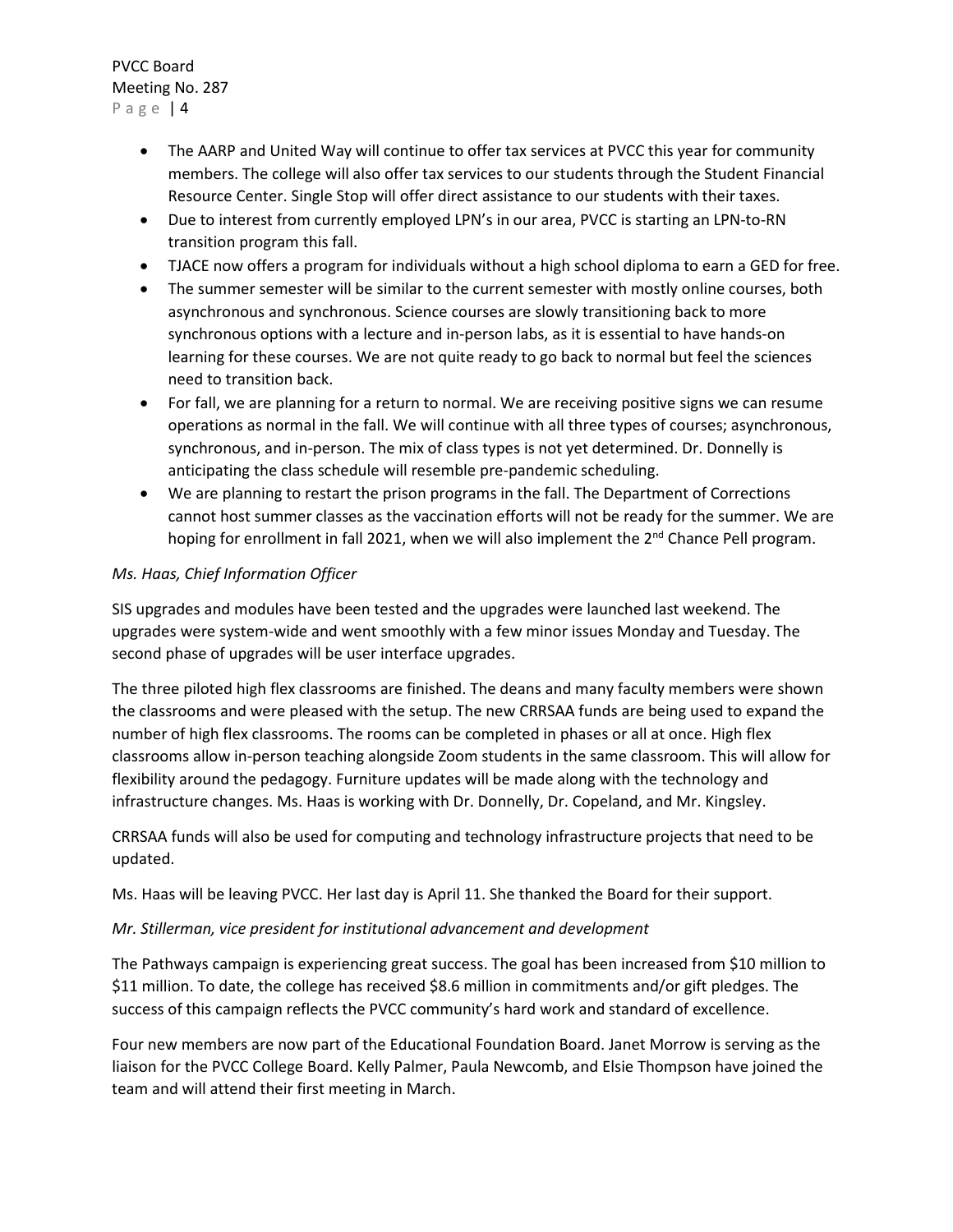The Teaching and Learning Grants program is underway. Over the past nine or ten years, the Foundation has awarded \$300,000 to faculty and staff for their grant requests. This year's budget is \$50,000 and 18 applications have been received. Those will be reviewed next week and grants will be awarded after the Board meeting in March.

# *Dr. Hamm, director of institutional research, planning, and institutional effectiveness*

The final full-time equivalency (FTE) for Fall 2020 is 2,604. This is a 3.82% decline from the Fall 2019 FTE. The VCCS experienced a 3.95% decline in FTE during the same reporting period.

To date, Spring 2021 FTE is 2,161. This is a 5.23% decrease from Spring 2020. The VCCS is currently experiencing a 5.81% decline.

# *Dr. Friedman, President*

*President Evaluation.* The Board evaluates the President every May and gives the information to the Chancellor. Another step has been added to the process. All 23 presidents are undergoing a complete evaluation by all full-time faculty and staff of the college. An email went out Monday containing an evaluation survey from the Chancellor's Office surveying Dr. Friedman's job performance at the college. Results will be available at the end of March or early April. The results go to Board members and the Chancellor. The Board is free to use whatever evaluation process they determine but should take into consideration the feedback received from the faculty and staff survey. The same survey was distributed at all VCCS colleges. The college just learned of the survey a couple of weeks ago.

*Major Announcement.* Be on the lookout for a media announcement this Friday. This will announce a major new initiative between UVA and PVCC. It is wonderful news. President Ryan and President Friedman will present it to the UVA Board of Visitors on Friday, and the press release will go out shortly thereafter.

# *Dr. Copeland, vice president for finance and administrative services*

- Preparations have begun for the new budget. Meetings with all budget managers are underway and funding estimates will be determined for the next budget cycle. The process is ongoing through June. In April, the College Board Finance and Building Committee will meet to prepare for local budget approvals at the May meeting. The paving work previously approved by the committee will begin this month and will include curb replacements and storm drain improvements.
- The Facilities Office continues to repaint and conduct general maintenance on the buildings, and they are in good shape.
- The Business office will be filling 2 accounting positions and the search for an HR director is in the interview stage.

# **Program Highlight – VMDO Architects Presentation: Advanced Technology and Student Success Center**

Mr. Atkins presented an informative overview of the new building. The presentation showed updates made since the last Board meeting in September. Development and interior design progress were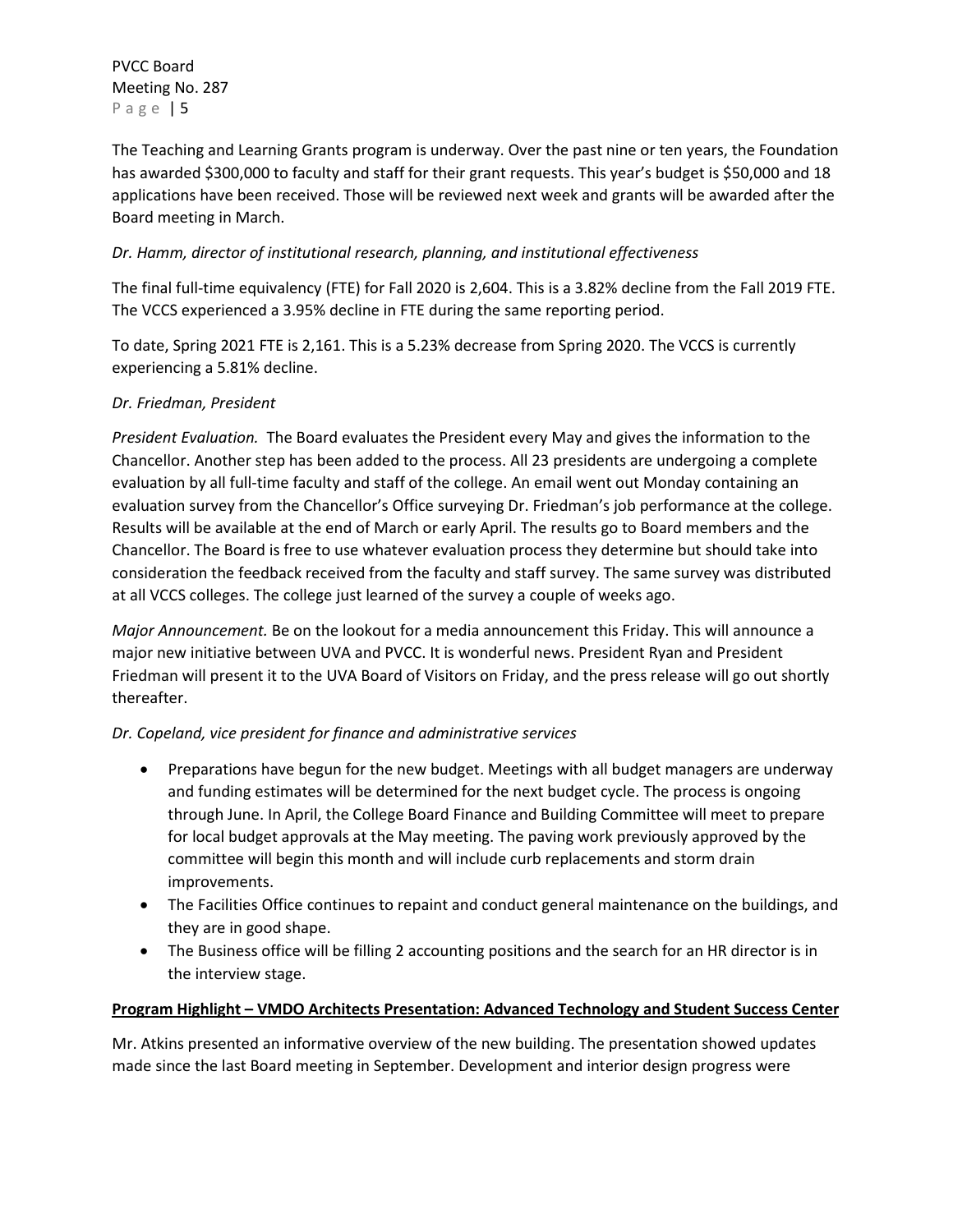shared, as was a brief description of the pathway to achieving net-zero energy. A schedule/timeline was included in the presentation.

Following the presentation, several questions were asked.

- *Handicap Accessibility*. Dedicated handicap parking is available near the lower door entrance. Accessible ramp sidewalks and automated doors are included in the design. The elevator will be immediately adjacent to the lobby near the stairs. Access to the elevator will remain open, even if parts of the building are closed due to events, etc.
- *Net-zero Buildings.* This project will be the first for community colleges in the state. Although many net-zero buildings can be found across the country, only five or six exist in the region. It is a novelty and a very exciting model, particularly for the community college system and higher education. This will be the first net-zero building in the VCCS system. There are some net-zero buildings at universities in Virginia, but not a large number. VCCS is very excited and envisions this as the future for new buildings.
- *Energy Dashboard Concept.* Success can be monitored, and adjustments can be made in 1 year, 2 years, and 5 years. This offers a great learning experience for students. There has been discussion about how college programs can plug into solar energy and use this as a teaching tool. Dashboards will be available in the next few months.
- *Cost of Renewables/Payback Period.* The \$3.3 million is the delta between the original design and the net-zero building. Half will be for PVs and half will be for improvements to keep energy down. Payback of the full amount is estimated at between 20-22 years.
- *Longevity of Equipment.* The geothermal approach is arguably longer-term heating and cooling that has a bit less maintenance than above-ground units. The longevity of the PV panels and roof membrane was also discussed. Net-zero buildings retain a renovation timeline of 12-15 and 20-25 years. Replacement for the water heat pumps is 20-25 years. The PV Panels do degrade over time, but that fits into normal renovation cycles. A regular roof maintains 18-20 years. Real maintenance for the new building is on a 20-year horizon.
- *Energy Supply.* The building is self-sustaining. The energy being generated does not supply power to other buildings.
- *Steps.* The steps leading to the second floor are more generous and expanded, with intermediate landings (resting) spaces.

Dr. Copeland thanked the team of VMDO. The team has been more than patient with changes and bringing viable options into the design. The design is being finalized and a bid should go out this summer.

# **Resolution**

There is no real need for a Board resolution on this item. The naming of the Distinguished Service Award in honor of Ms. Buck was a decision that rests with the President and does not require Board approval. The President made the decision and announced it to the college, so no further action is needed. This was added as a ceremonial gesture since the Board worked so extensively with Pat Buck. The resolution's wording is bare bones. If the Board wants a resolution, this might not be the one. On the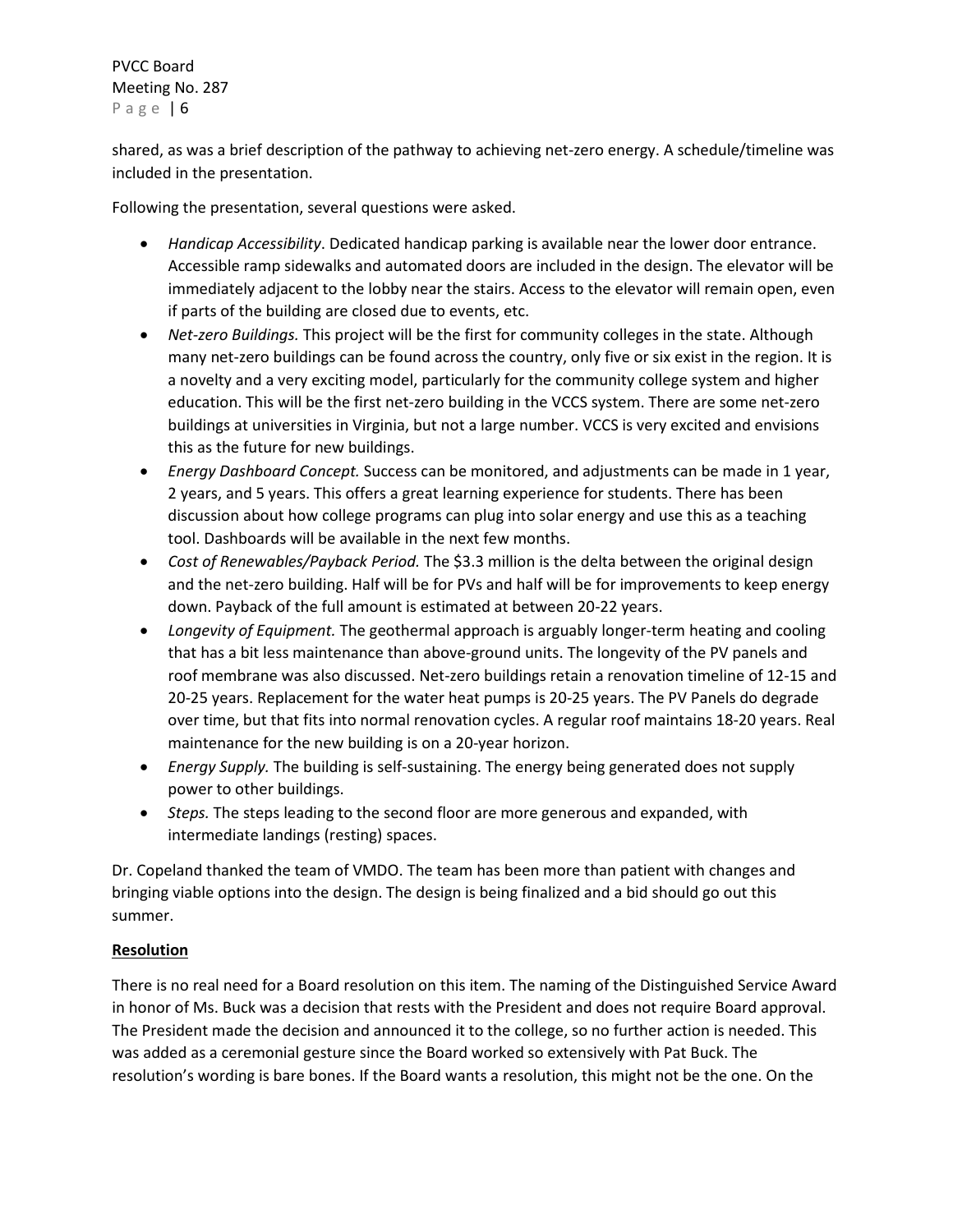other hand, the Board may want to delete it from the agenda and move onto the next agenda item. This was a placeholder of sorts to see if the Board wanted to go on record with something like this.

Dr. Dotson thinks it would be nice to support a resolution. Ms. Buck spent so much time with the Board, being cordial under a whole variety of circumstances. It would be a nice gesture to have a resolution. No opinion on this one or a slightly different resolution.

On a motion by Ms. Morrow and seconded by Ms. Gaston, the Board unanimously approved supporting this award.

## **Committee Report**

*Community Relations Committee*. On behalf of the committee, Mr. Scruggs made the motion to approve the committee's selection of student Ana Doder as the 2021 College Board Community Service Award recipient, seconded by Mr. Cummings, and unanimously approved. Ana is an outstanding individual and is highly deserving of this award.

## **Chair's Report**

*Terms of Office.* Mr. Proulx is up for reappointment to the Board. After serving two consecutive fouryear terms, Dr. Dotson and Mr. Hodous are ineligible for reappointment. Mr. Proulx will let Dr. Friedman or Ms. Parkhill know if he wishes to be reappointed. The college will notify the Board of Supervisors regarding reappointment and the Board of Supervisors will take action.

Dr. Friedman mentioned the May meeting will be the last for Dr. Dotson and Mr. Hodous after eight years of service on the College Board.

The next College Board meeting is May 5, 2021, at 4 p.m. via Zoom.

## **Adjournment**

Mr. Proulx moved to adjourn, Ms. Gaston seconded. There being no further business, the meeting adjourned at 5:16 p.m.

*[Signature Page Follows]*